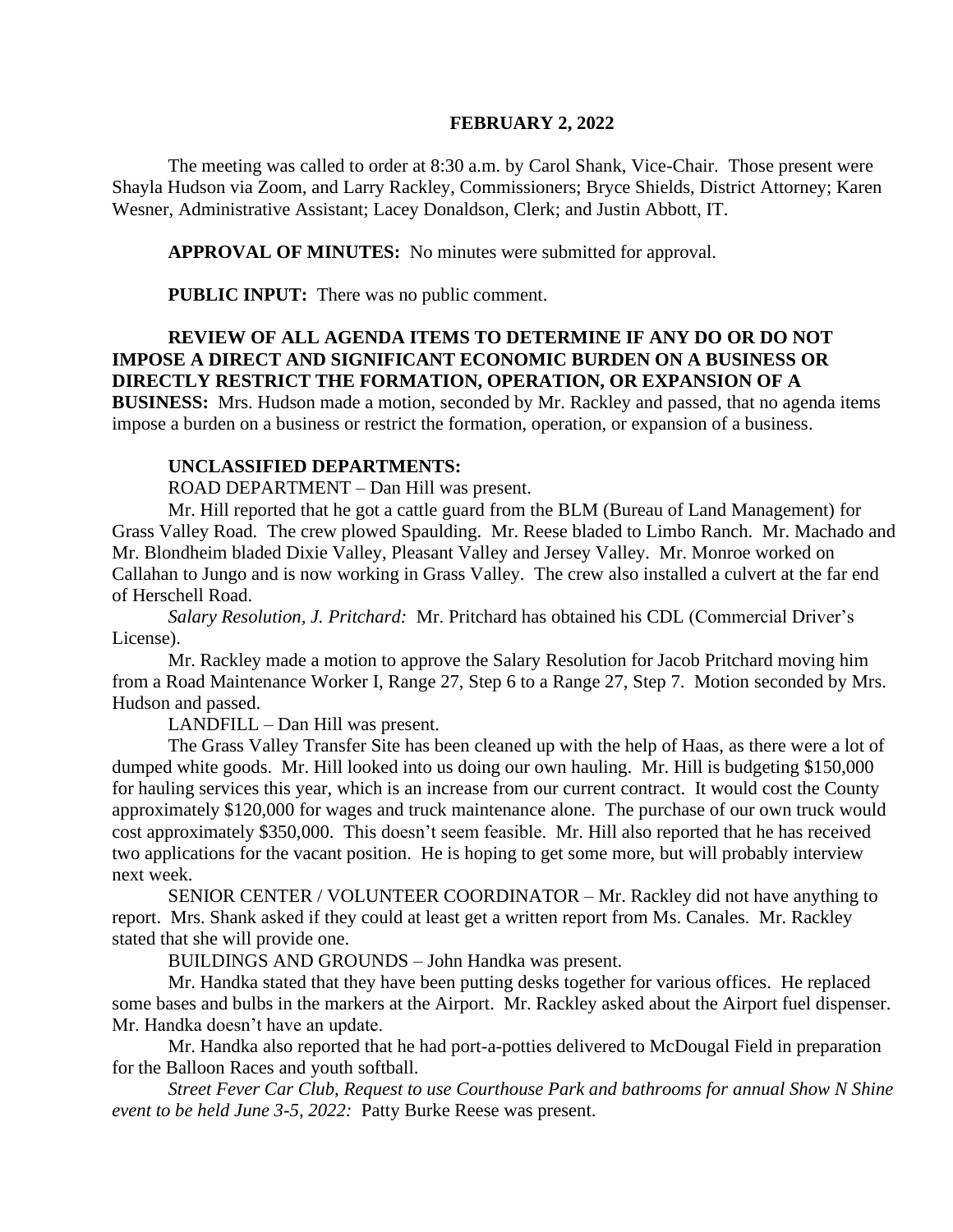Mrs. Hudson made a motion to approve the request from the Street Fever Car Club to use the Courthouse Park and bathrooms for their annual Show N Shine event to be held June 3-5, 2022. Motion seconded by Mr. Rackley and passed.

PERSHING COUNTY FIRE/AMBULANCE –

*AMBULANCE REPORT:* Marti Nolan was present via Zoom. She reported that for January they had 32 calls, 2 transfers and 1 transfer to Derby Field.

*LOVELOCK FIRE:* Chief Wilcox was present via Zoom. Chief Wilcox thanked the Road Department for their help with the installation of the new BLM building. A representative from the State will be here on Saturday to proctor the Fire Fighter I written test. There were 2 fire calls in January. Chief Wilcox reported that he will be back in town on February 10<sup>th</sup>.

Mr. Heidemann reported that the grant for the SCBAs (Self Contained Breathing Apparatus) has been submitted. He also stated that he was contacted by POOL/PACT regarding central CPR training centers.

*RYE PATCH FIRE:* Mr. Rackley read an email from Chief Staci Bristow. The department has been hit hard by COVID. They also have two members that are out of state. This left only one active member. Two members are working on their EMS (Emergency Medical Services) training. All members are current on physicals.

COOPERATIVE EXTENSION – Steve Foster and Colby Burke were present.

Mr. Foster gave the Board a copy of the Community Assets for Pershing County survey. He will be conducting a pesticide training in March. Mrs. Shank asked about the admin clerk recruitment. Mr. Foster stated that the position has been posted and two applications have been received.

Mrs. Burke gave the Board the monthly newsletter. There are currently 130 youth members participating in 16 clubs. The annual Livestock Show will be on Sunday, May 1<sup>st</sup>.

IT DEPARTMENT – Justin Abbott was present.

Mr. Abbott reported that he has been busy budget planning. He has received a lot of requests from other departments for quotes and to purchase items. Mr. Abbott reported that there is a complex and continuing issue with the State / Child Support connection. He has received one application for the IT Tech position, which closes on February  $18<sup>th</sup>$ . Mr. Abbott has been communicating with CISA (Cybersecurity and Infrastructure Security Agency) in regard to the vulnerability assessment we did last year. They are offering some new services that are free to local government. Brian Mitchell from AT&T came out last week to do a site visit to figure out how we will bring fiber into the buildings. The Courthouse is the most concerning. They did find conduit running from the park, but are still concerned about the conduit between the Courthouse and the Admin Building.

Mr. Rackley asked where we are at with the new phones. Mr. Abbott did some prep work and will get the phone over to the Senior Center. The Sheriff's office is next on his list. Mrs. Shank asked about the problem with the Planning Department's phones. Mr. Abbott will get some more information and look into it further.

PUBLIC DEFENDER – Mr. Cochran gave the Board his monthly case load report. He did attend latter in the meeting and give an oral report as well. Things are going well. Mr. Cochran is curious what other counties are doing in regard to the 48 hour first appearance rule.

**MUSEUM BOARD:** Museum Board members Bonnie Skoglie and Penny Belanger were present.

JESSE LEE RENO CHAPTER 1422 OF E CLAMPUS VITUS, REQUEST TO ERECT HISTORICAL MONUMENT AT THE MARZEN HOUSE MUSEUM – Four members of the Clampers were present. They would like to place a monument at the Museum to memorialize the mining town of Mazuma, Nevada. The dedication would take place on April 2, 2022. Mrs. Skoglie stated that the Museum Board approves of this request.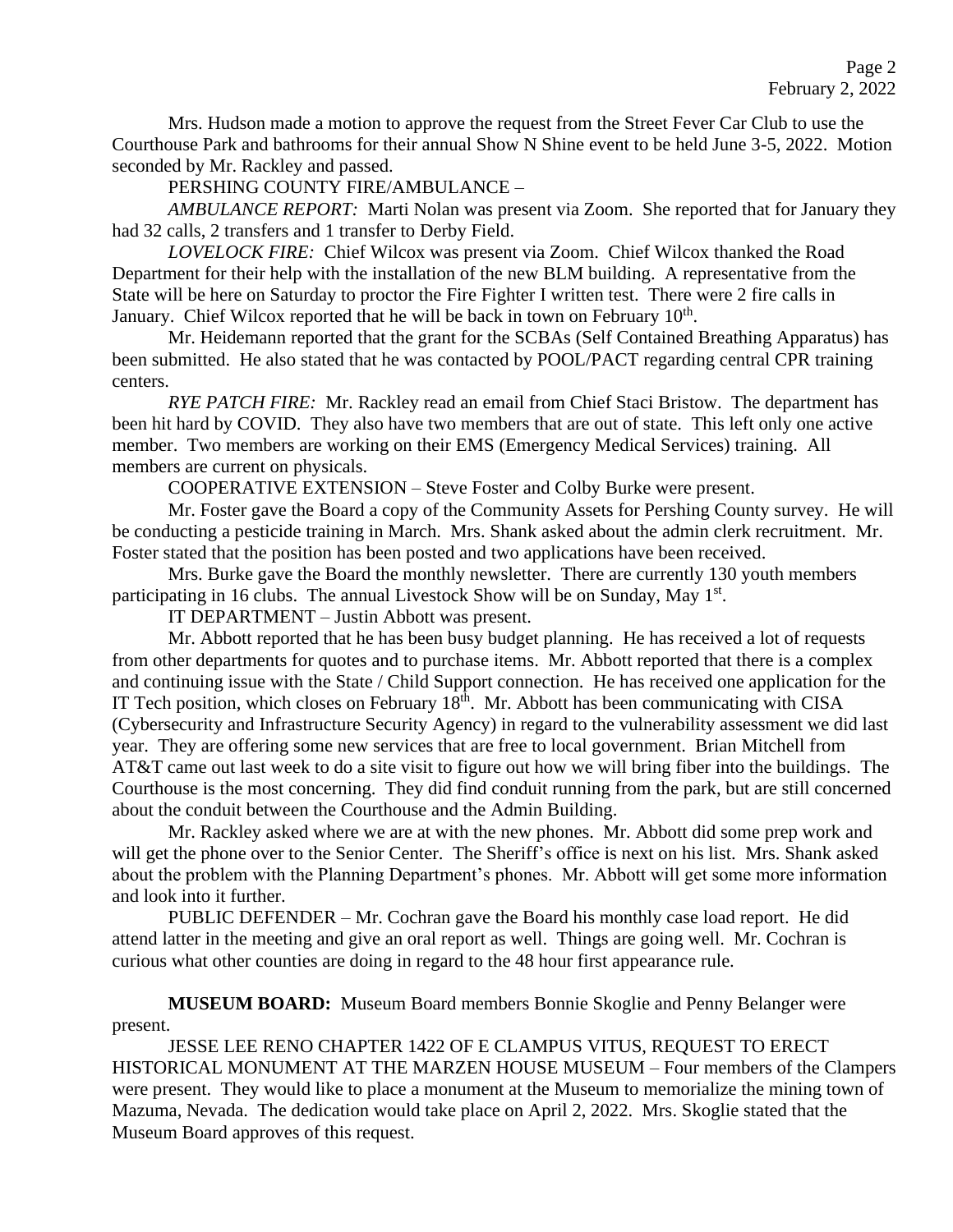Mr. Rackley made a motion to approve the request of the Jesse Lee Reno Chapter 1422, E Clampus Vitus to erect a historical monument at the Marzen House Museum, working with the Museum Board regarding the placement. Motion seconded by Mrs. Hudson and passed.

REQUEST FOR APPROVAL TO REALLOCATE GRANT CC-22-01-016 IN THE AMOUNT OF \$6,150.00 TO INCLUDE SOCIAL MEDIA AVENUES INCLUDING BUT NOT LIMITED TO GOOGLE ADS, FACEBOOK ADVERTISING, HIRING PERSON TO MANAGE THE SOCIAL MEDIA ACCOUNTS AND BILLBOARD ADVERTISING (MATCHING FUNDS TO BE COVERED BY VOLUNTEERS AND MUSEUM BUDGET) – Mr. Rackley made a motion to approve the reallocation to Grant CC-22-01-016 in the amount of \$6,150.00 as stated. Motion seconded by Mrs. Hudson and passed.

APPROVAL OF DEACCESSIONING INVENTORY ITEMS TO BE AUCTIONED AT A RENO AUCTION HOUSE – It was noted that the Auction House is Lightning Auctions. A list of the items was given to Mrs. Wesner.

Mrs. Hudson made a motion to approve deaccessioning inventory items from the Museum to be auctioned at a Reno Auction House. Motion seconded by Mr. Rackley and passed.

**SAM SANDERS, UPRISE FIBER:** REQUEST FOR LETTER OF SUPPORT FOR PROJECT TO CONNECT FIBER TO THE HOME BUILD FOR THE CITY OF LOVELOCK AND THE SURROUNDING AREAS IN PERSHING COUNTY, TO SUBMIT WITH APPLICATION FOR A FEDERAL GRANT TO HELP FUND THE PROJECT THROUGH THE USDA'S RECONNECT PROGRAM, WHICH IS DUE FEBRUARY 22, 2022 – Brandon Fuller was also present.

Mr. Sanders and Mr. Fuller gave an overview of their project. The project will bring high speed fiber from Derby Field to Rye Patch. The project requires that fiber touch every single building in the area, even the farm areas. Mr. Sanders stated that they are working with the Governor's office of Science and Technology, NDOT and other State offices. Mr. Rackley asked if there would be other companies making a similar request. Mr. Sanders stated there would be none in our area. He stated that the application process has a scoring matrix that is weighted pretty heavily toward tribal land. Because we don't have very much, we won't score as high as others. Because of that, they will be applying for a 100% grant that requires 25% matching funds. The grant would be for \$32,000,000, making their contribution \$8,000,000. Mrs. Shank asked if they had spoken with Mrs. Lusby-Angvick. Mr. Sanders stated that they have.

Mrs. Hudson made a motion to write a letter of support for Uprise Fiber's project to connect fiber to the home build for the City of Lovelock and surrounding areas in Pershing County. Motion seconded by Mr. Rackley, pending approval of the content by Mr. Shields. Motion carried.

### **ELECTED DEPARTMENTS:**

LACEY DONALDSON, CLERK-TREASURER – Mrs. Donaldson stated that at the end of January the office sent out courtesy letters to taxpayers who are delinquent or paid a wrong amount.

*Approval of corrections/changes to the Tax Roll:* Mrs. Donaldson gave the Board an extensive list of corrections.

Mrs. Hudson made a motion to approve the corrections to the Tax Roll as presented. Motion seconded by Mr. Rackley and passed.

RENE CHILDS, RECORDER-AUDITOR – Mrs. Childs gave the Board the month end reports. The Budget Workshops have been scheduled. Mrs. Childs stated that she will not have the final revenue figures from the State until March 25<sup>th</sup>. She asked if the Board would be ok setting a brief meeting the last week of March to review those figures. The Board agreed on March  $31<sup>st</sup>$  at 8:30 a.m.

BRYCE SHIELDS, DISTRICT ATTORNEY – Mr. Shields stated that he has had several employees out sick, but everyone is back this week.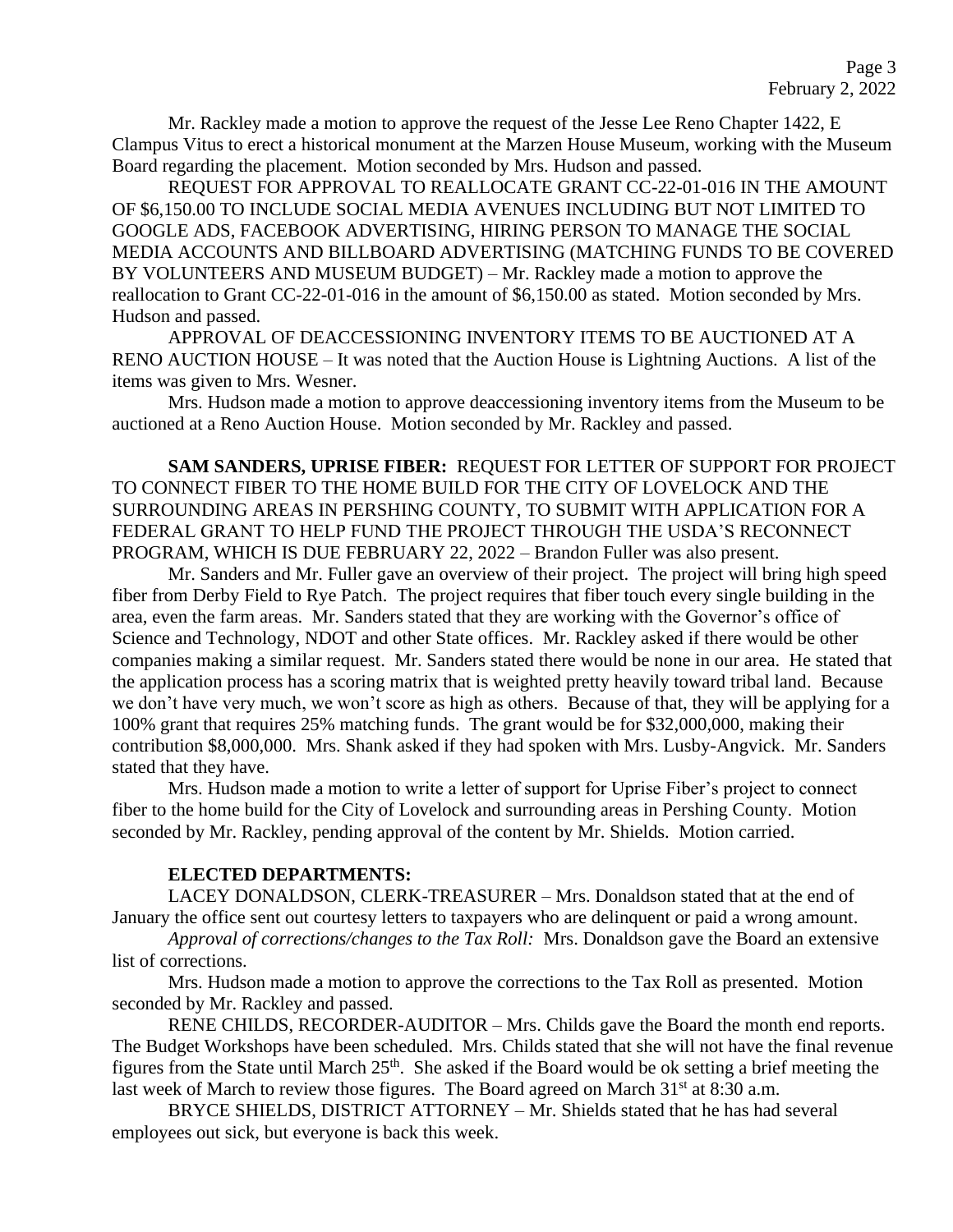JERRY ALLEN, SHERIFF – *Salary Resolution, V. Phillips:* Mr. Rackley made a motion to approve the Salary Resolution for Valiree Phillips, moving her from a part-time dispatcher to a full-time dispatcher. Motion seconded by Mrs. Hudson and passed.

Mrs. Shank asked about the Burning Man Contract. Sheriff Allen will have something on the next agenda to discuss the upcoming event and contract negotiations.

**DERBY FIELD:** Mr. Rackley reported that Farr West was able to obtain the permit for the water line replacement. Mr. Rackley stated that the next step will be working with Mr. Shields on the material list and bid documents. Mrs. Shank mentioned the funding opportunity for hangers. Mr. Rackley stated that they don't have all the details worked out yet, but it would be \$100,000 over 4 years. Mrs. Shank asked about the hanger agreements. Mr. Shields stated the Board has already approved them.

**UNIONVILLE CEMETERY:** APPROVAL OF PERPETUAL ROW (RIGHT OF WAY) GRANT N-59759 EXHIBIT A GENERAL TERMS AND CONDITIONS – Mrs. Shank stated that she has been speaking to the BLM concerning the cemetery and our request to make the deed unrestricted. She was told that if we made the ROW a perpetual right-of-way, the State could approve our request.

Mr. Rackley made a motion to approve the Perpetual ROW Grant N-59759 Exhibit A General Terms and Conditions as presented. Motion seconded by Mrs. Hudson and passed.

 **BOARD APPOINTMENTS:** Mrs. Hudson made a motion to reappoint Dale Talcott to the Cemetery Board and Ted Bendure to the Pershing County Economic Development Board and accept the resignation of Barbara Rackley from the Museum Board. Motion seconded by Mr. Rackley and passed.

**UPDATE FROM EMERGENCY MANAGEMENT RELATING TO COVID-19; LIST OF PROPOSED PROJECTS; PRIORITIZING AND CHANGING/AMENDING THE PROJECTS FOR ALLOCATION OF THE COVID-19 AMERICAN RESCUE PLAN FUNDING FOR PERSHING COUNTY IN THE AMOUNT OF \$1,306,252.00 –** Mr. Rackley updated the spreadsheet to reflects the Imlay Water design and the Rye Patch Fire House expansion. Mr. Rackley stated that they would discuss the Rye Patch project at the next Chief's meeting.

The meeting recessed at 9:39 a.m. for a Litigation meeting and reconvened at 9:51 a.m.

**EXECUTION OF "SUBDIVISION SETTLEMENT PARTICIPATION FORMS" AND RELEASES PURSUANT TO THE ONE NEVADA AGREEMENT ON ALLOCATION OF OPIOID RECOVERIES ("ONE NEVADA AGREEMENT") PREVIOUSLY AGREED UPON FOR PARTICIPATION IN SETTLEMENTS WITH (1) THE STATE OF NEVADA AND OPIOIDS DISTRIBUTOR DEFENDANTS AMERISOURCEBERGEN DRUG CORPORATION, CARDINAL HEALTH, AND MCKESSON AS LISTED IN EXHIBIT C TO THE ONE NEVADA AGREEMENT, AND (2) THE STATE OF NEVADA OPIOID MANUFACTURER DEFENDANT JANSSEN/JOHNSON & JOHNSON AS LISTED IN EXHIBIT C TO THE ONE NEVADA AGREEMENT; AND (B) EXECUTION OF AN "AMENDMENT NO. 1 TO THE ONE NEVADA AGREEMENT ON ALLOCATION OF OPIOD RECOVERIES" REGARDING A REDUCTION IN ATTORNEY'S FEES TO THE ONE NEVADA AGREEMENT FOR PURPOSES OF THESE TWO SETTLEMENTS ONLY:** Mr. Shields recommends signing the document so that negotiations can continue.

Mrs. Hudson made a motion to approve the execution of the "Subdivision Settlement Participation Forms" and releases pursuant to the One Nevada Agreement on allocations of Opioid Recoveries. Motion seconded by Mr. Rackley and passed.